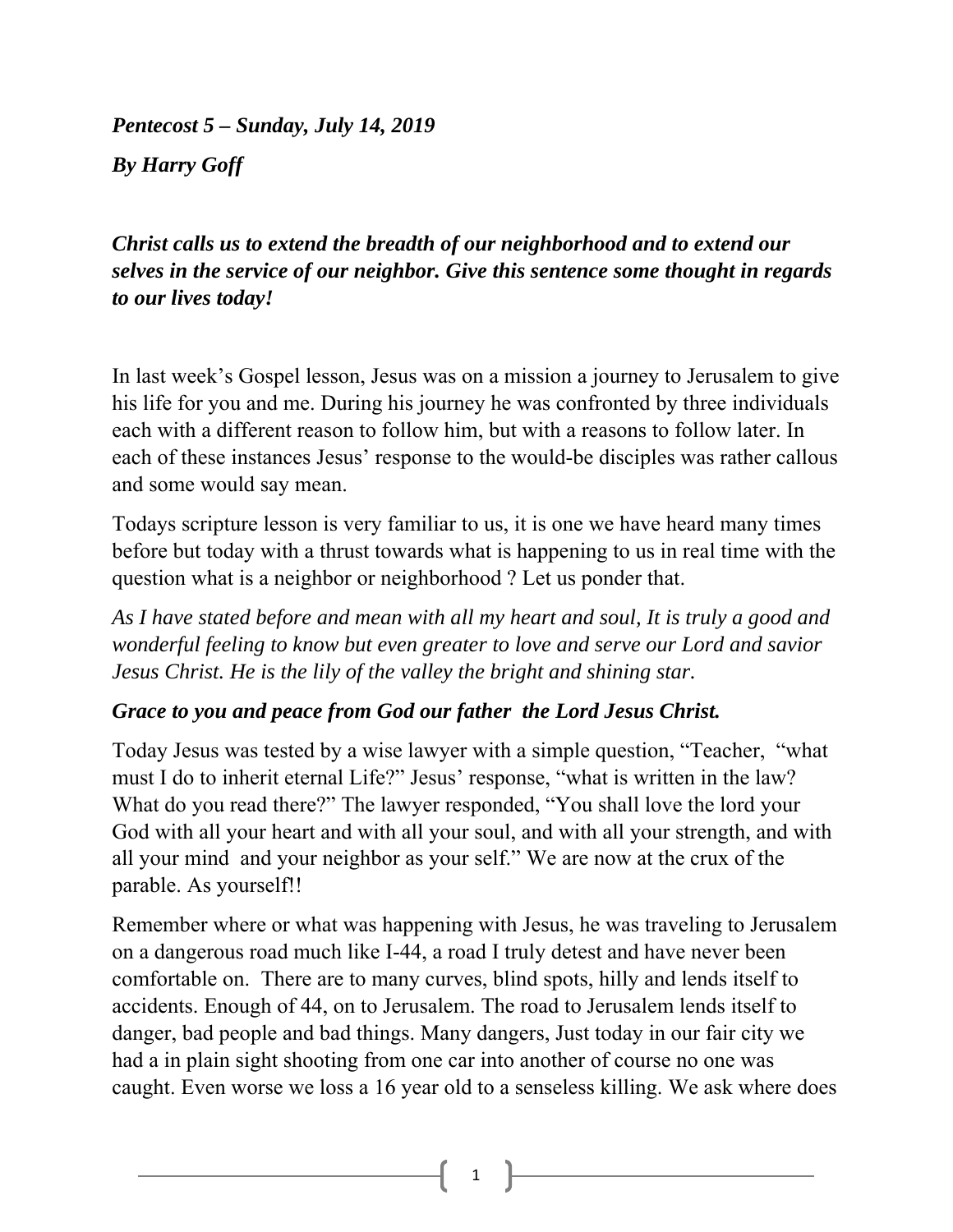it stop or when does it stop? There lies the danger on the road to Jerusalem for Jesus and other travelers.

Our brothers and sisters from south of us in quest of a better and safer life in the good old USA travel in groups to avoid being preyed upon and abused by thieves and unscrupulous others. They are subject to the same dangers Jesus faced

Some would say and have said that one should never have never travelled this road alone this man should have travelled in a group to avoid danger. He nearly paid for this lack of caution with his life. He was robbed, beaten, stripped and left for dead.

**NOW, Three MEN Passed by.** The first was a priest who you would think is going to help this person but, no bet he passes on the other side. We have to offer up a reason for this; lets try--- he was headed to temple to conduct services, Torah law prohibits priest from touching a dead body ever-----the priest may have feared for his life and safety-------maybe this was trap! Maybe he did not want to get dirty, he did not want to get off his donkey and get the wounded man onto it and lead the donkey to town and then what is he going to do.

In cities large and small don't we pass by those on the sidewalks, some just wandering with no apparent destination reason. I have passed by many right here in St. Louis sitting on the curb asking for a handout and suspecting they are begging for alcohol or drugs or both. I plead guilty. Never thinking that this was not the case. There is more as you well know.

**NOW, A Levite Passed by.** A Levite was a priest's assistant, he was holy man. One would think that being a holy person he would have stopped with out giving it a thought. But guess what, he went right on by like the rest. Cannot touch, do not touch.

**NOW, A SAMARITAN** comes along. We know the story but Jesus flipped the switch, what did he do? Let's follow the order of these people who passed by this man in distress. In order of importance, a Priest, a Levite priest assistant, and a Samaritan. In our thoughts we expect to have some one higher up the social ladder to follow the Levite, but here is where the scrip was flipped.

Jesus went to the bottom of the list to a person despised by the Jews who absolutely had no use for **Samaritans.** Those listening were taken totally by surprise and did not see this coming. The ending of the story they looked for would have had some ordinary person take some extraordinary action. This was a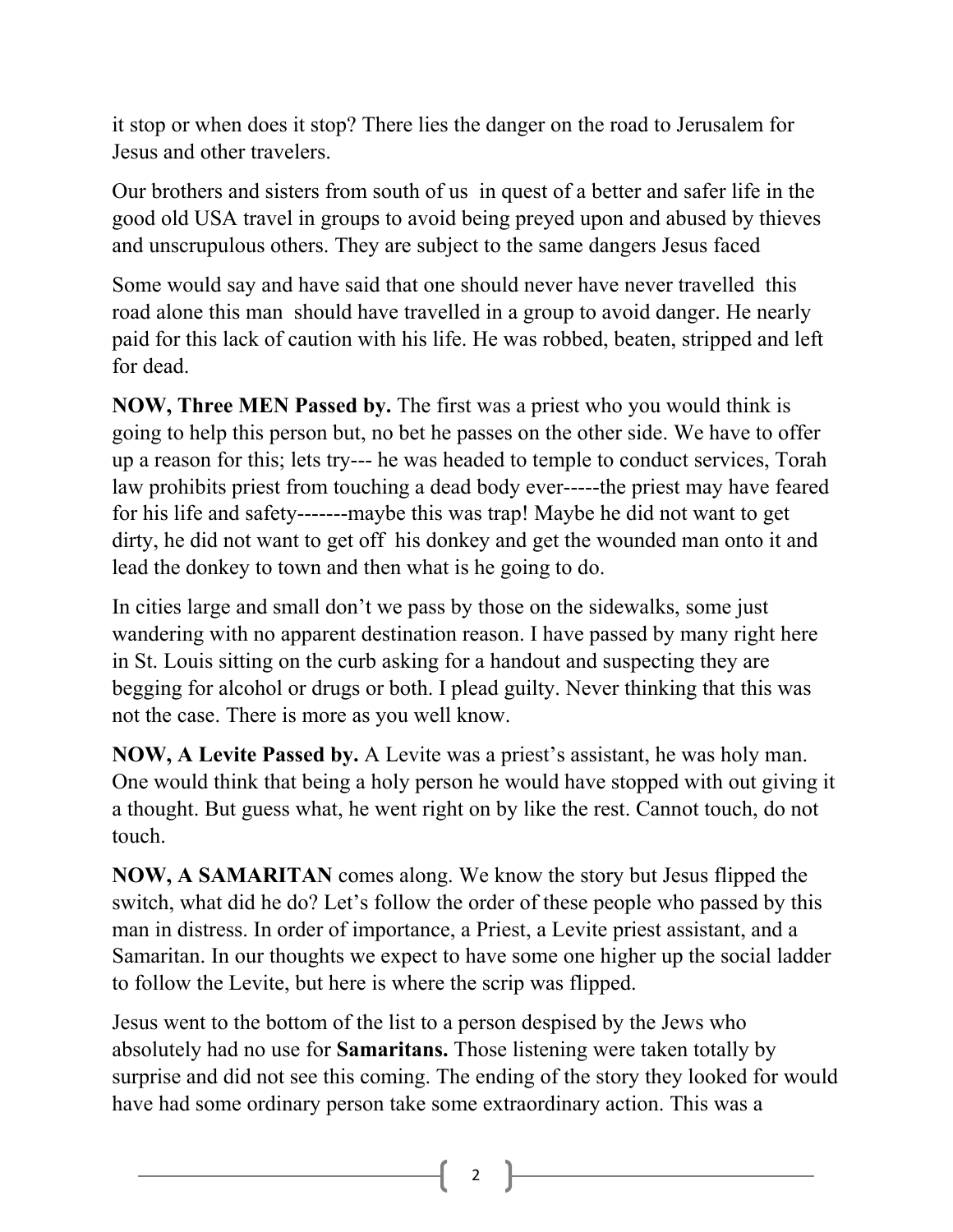Samaritan the scum---- an outcast, worthless! Today we see our brothers and sisters from Guatemala and Honduras looked at in that same light. They are being treated as worthless scum not to be touched. The treatment they are receiving, or lack of treatment is a pall on the United States. This is nothing to be proud of, we should be ashamed of the divisiveness and downright hate being displayed by our government or should we say lack of government.

**NOW, THE SAMARITAN** comes along and stops. He too could be attacked. He gets off his donkey helps the man into his own saddle, now he is dirty and bloodstained. He walks in front and leads the animal carrying the injured man. Remember people of importance do not walk they ride, but this Samaritan had been riding unlike servants. He has now assumed the role of servant. Many would be hard pressed to take on this position today, we are too good for that. As we all know the story does not end there, it goes further. He takes the wounded man to the inn (not the holiday) and pays for his room (cash) and promises to return and pay more for his room if necessary. No texting, cell phone calls just I will be back. That would not happen today -- but there are those today who do and will do the same.

A message of this nature is not easy to prepare, is not easy to deliver and not easy to compare to the current times we are living in. Love your neighbor as yourself! I cannot stand here and tell you to help someone with a broken car to stop----and tell you to pay for it, pick up drunks and pay for room service. You would be broke and rundown. Harry Goff cannot or will not tell you to do those things.

Jesus told the lawyer to; "Go and do likewise."

What did the Samaritan do that we need to do?

*First, he saw* the man. He did not look the other way, he saw a man in need, he saw his wounded body and he also saw his soul. He helped him.

## *Second he was moved with pity. He felt the wounded mans pain*

*Third He did what he could to help* and that was a lot, picked him up, gave him a ride, paid for his lodging and had the innkeeper take care of him.

**Jesus does not expect any of us to help everybody--- but he expects each of us to help someone----see someone----care about someone----feel some ones pain-- --render assistance----help as we are able----love the other as we love ourselves-----car about the other persons welfare as we care about our own.** 

3